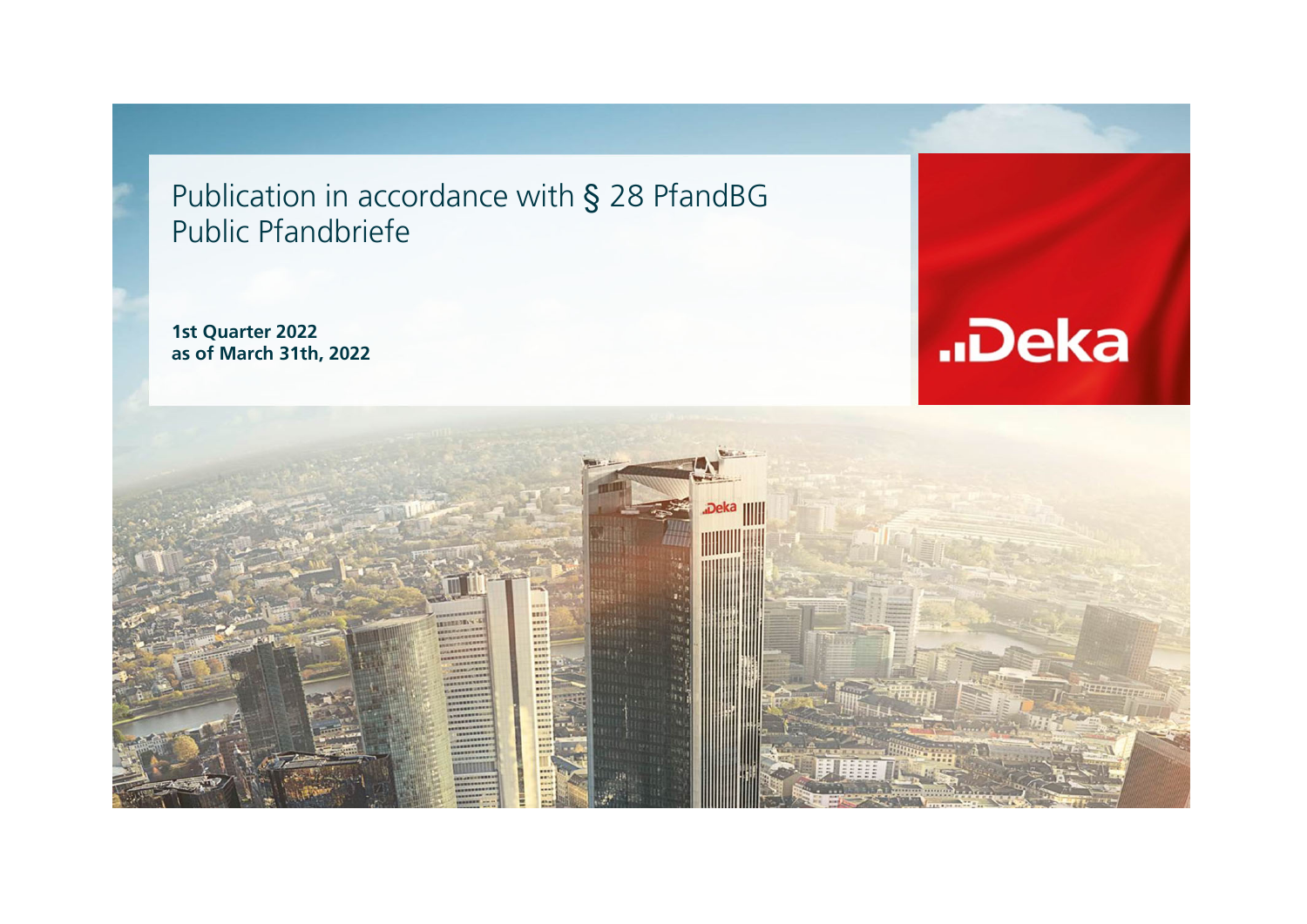# "Deka

#### **Table of contents**

| <b>Publication in accordance with § 28 PfandBG</b> |                                                                                                                                  |                |  |  |
|----------------------------------------------------|----------------------------------------------------------------------------------------------------------------------------------|----------------|--|--|
|                                                    | I. Nominal value                                                                                                                 | 3              |  |  |
|                                                    | II. vdp-Credit qualitiy differentiation model                                                                                    | 3              |  |  |
|                                                    | III. Derivatives contained in cover pool                                                                                         | 3              |  |  |
|                                                    | IV. Nominal value and net present value                                                                                          | 4              |  |  |
|                                                    | V. Maturity structure                                                                                                            | 5              |  |  |
|                                                    | VI. Breakdown of cover pool by size                                                                                              | 6              |  |  |
|                                                    | VII. Fixed-interest rate assets                                                                                                  | 6              |  |  |
|                                                    | VIII. Additional cover pool assets                                                                                               | $\overline{7}$ |  |  |
|                                                    | IX. Distribution of cover pool assets - Regular cover (incl. statutory overcollateralization) in mill EUR                        | 8              |  |  |
|                                                    | X. Distribution of cover pool assets (amounts directly owed) - Regular cover (incl. statutory overcollateralization) in mill EUR | 9              |  |  |
|                                                    | XI. Distribution of cover pool assets (quaranteed amounts) - Regular cover (incl. statutory overcollateralization) in mill EUR   | 10             |  |  |
|                                                    | XII. Distribution of cover pool assets (quarantees for reasons of export promotion) - Regular cover in mill EUR                  | 11             |  |  |
|                                                    | XIII. Debts in arrears > 90 Days (in mill EUR)                                                                                   | 12             |  |  |
|                                                    | XIV. Total amounts of nonperforming assets, if at least 5% of each individual claim are non performing (in mill EUR)             | 13             |  |  |

#### **Additional voluntary information**

| I. Additional voluntary information about the cover pool               |  |
|------------------------------------------------------------------------|--|
| II. Additional voluntary information about the outstanding Pfandbriefe |  |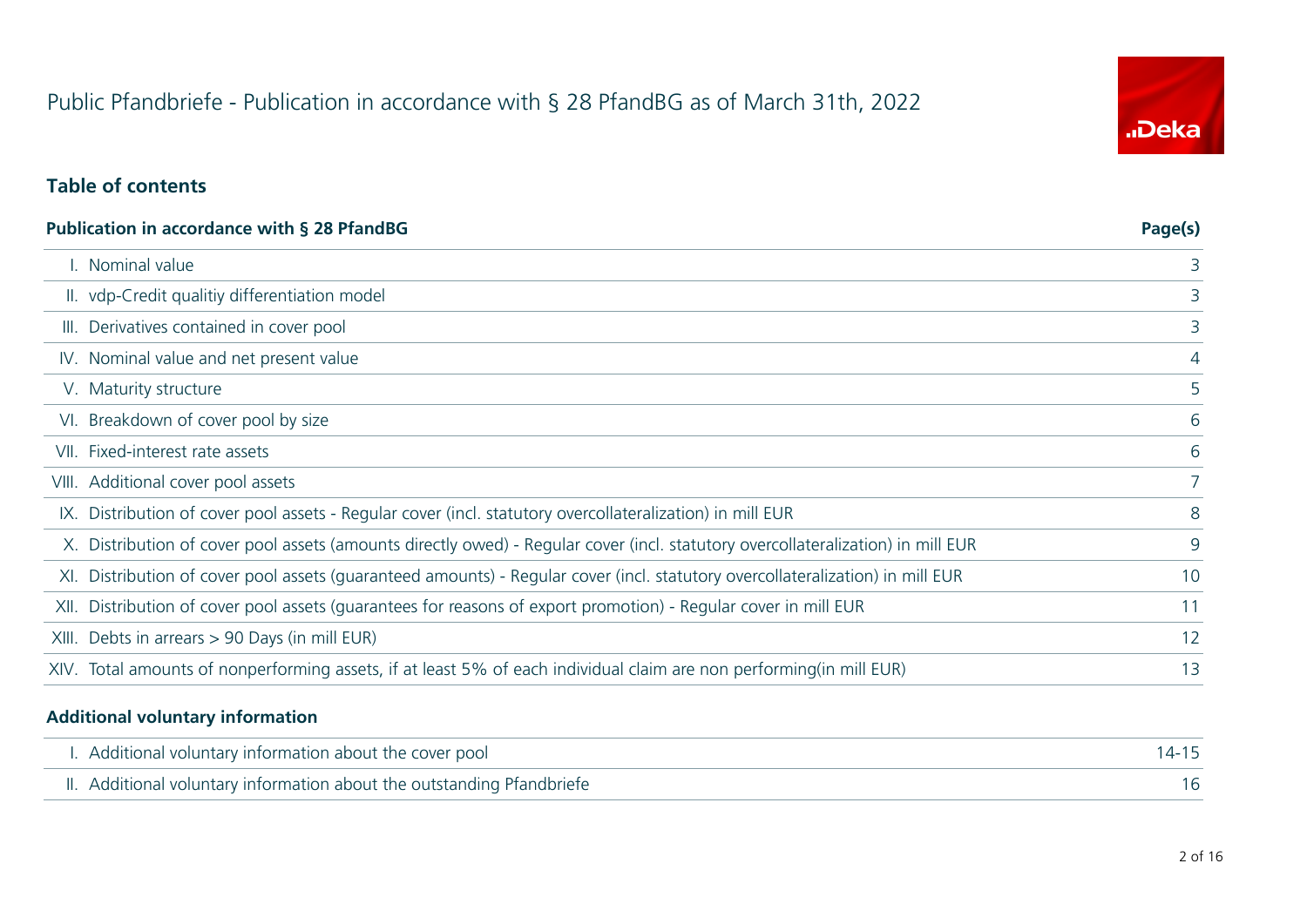

#### **I. Nominal value**

| <b>Total amounts in mill EUR</b>          | <b>Nominal value</b> |         |  |
|-------------------------------------------|----------------------|---------|--|
|                                           | Q1/2022              | Q1/2021 |  |
| Outstanding Pfandbriefe                   | 3.509,1              | 3.216,9 |  |
| Public sector cover pool                  | 4.534.8              | 4.093.1 |  |
| Overcollateralization                     | 1.025.8              | 876.1   |  |
| Overcollateralization in % of outstanding | 29.2%                | 27.2 %  |  |

## **II. vdp-Credit qualitiy differentiation model**

| Overcollateralization in consideration of the<br>"vdp-Credit quality differentiation model" | <b>Nominal value</b> |           | Net present value |         |  |
|---------------------------------------------------------------------------------------------|----------------------|-----------|-------------------|---------|--|
| in mill EUR                                                                                 | 01/2022              | 01/2021   | 01/2022           | 01/2021 |  |
| Overcollateralization                                                                       | 1.025.8              | 876.1     | 1.038.1           | 926,5   |  |
| Overcollateralization according to the "vdp-Credit quality<br>differentiation model"        | 1.025.8              | 876.1     | 1.038.1           | 926,5   |  |
| Overcollateralization in % of outstanding                                                   | 29.2%                | $27.2 \%$ | 29.7%             | 27.1%   |  |

## **III. Derivatives contained in cover pool**

|                                  |         | <b>Nominal value</b> |
|----------------------------------|---------|----------------------|
| <b>Total amounts in mill EUR</b> | O1/2022 | 01/2021              |
| <b>Derivates</b>                 | 0.0     | 0.0                  |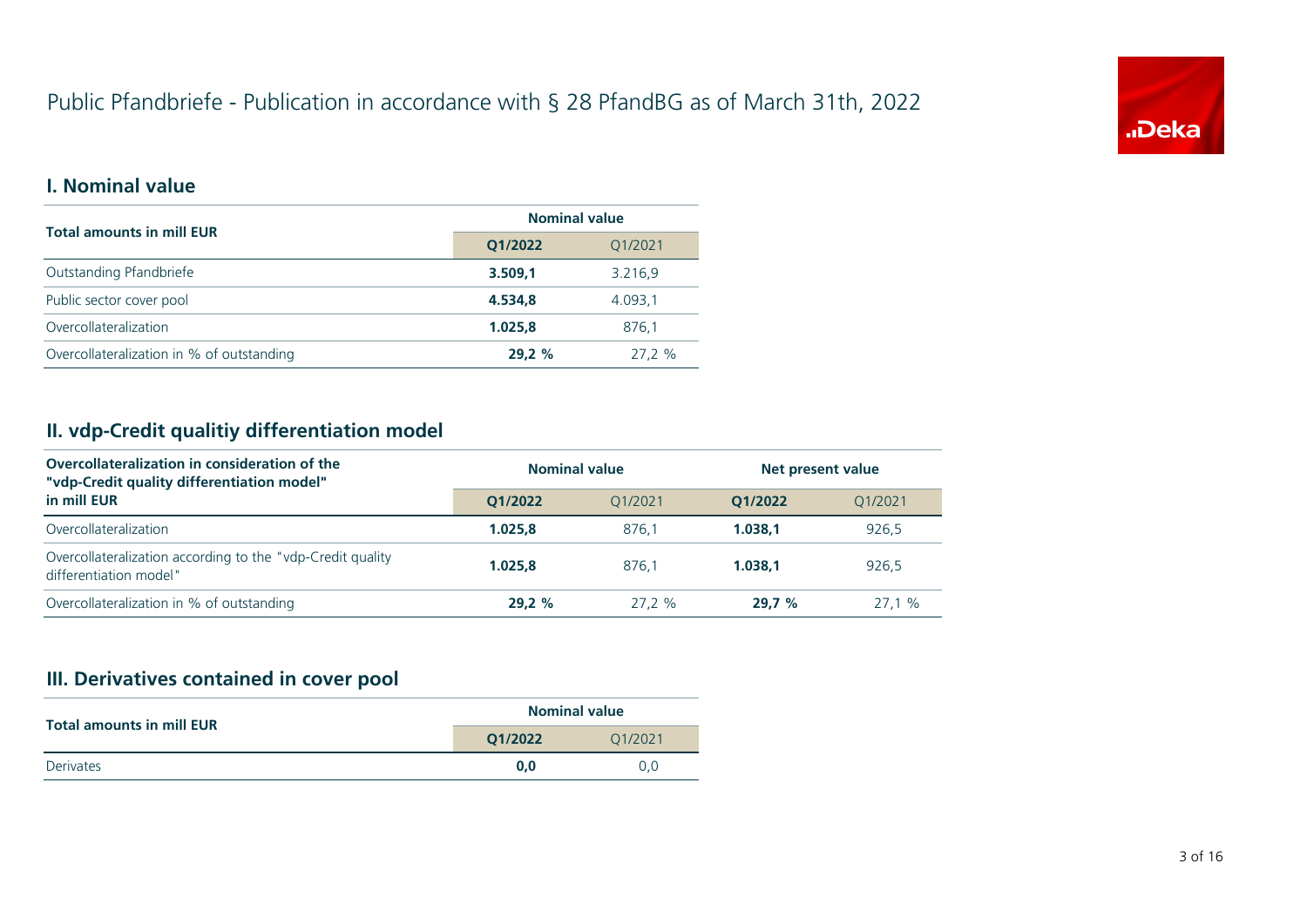

## **IV. Nominal value and net present value**

|                                           | <b>Nominal value</b> |         | Net present value |         |  |
|-------------------------------------------|----------------------|---------|-------------------|---------|--|
| <b>Total amounts in mill EUR</b>          | O1/2022              | 01/2021 | 01/2022           | Q1/2021 |  |
| Outstanding Pfandbriefe                   | 3.509.1              | 3.216.9 | 3.491.9           | 3.425,1 |  |
| Public sector cover pool                  | 4.534.8              | 4.093.1 | 4.530.1           | 4.351,5 |  |
| Overcollateralization                     | 1.025.8              | 876.1   | 1.038.1           | 926,5   |  |
| Overcollateralization in % of outstanding | 29.2%                | 27.2 %  | 29.7%             | 27.1%   |  |

| <b>Total amounts in mill EUR</b>          | Net present value + 250 BP |         | Net present value - 250 BP |         | Net present value<br><b>Currency stress</b> |         |
|-------------------------------------------|----------------------------|---------|----------------------------|---------|---------------------------------------------|---------|
|                                           | O1/2022                    | O1/2021 | O1/2022                    | O1/2021 | 01/2022                                     | Q1/2021 |
| Outstanding Pfandbriefe                   | 3.124.0                    | 3.073.6 | 3.943.9                    | 3.864.9 | 3.124.0                                     | 3.073,6 |
| Public sector cover pool                  | 4.036.0                    | 3.833,8 | 5.196.7                    | 5.069.1 | 4.017.7                                     | 3.813,3 |
| Overcollateralization                     | 912.0                      | 760,2   | 1.252.9                    | 1.204.2 | 893,7                                       | 739,7   |
| Overcollateralization in % of outstanding | 29.2%                      | 24.7 %  | 31.8%                      | 31.2 %  | 28.6%                                       | 24,1 %  |

| <b>Foreign Currencies</b> | Net present value for each foreign<br>currency (in mill) |         | <b>Rates of exchange</b> |         | Net present value<br>in mill EUR |         |
|---------------------------|----------------------------------------------------------|---------|--------------------------|---------|----------------------------------|---------|
|                           | O1/2022                                                  | 01/2021 | 01/2022                  | 01/2021 | 01/2022                          | Q1/2021 |
| <b>USD</b>                | 121,4                                                    | 144.1   | 1.11010                  | 1.17250 | 109,4                            | 122,9   |
| <b>Total amounts</b>      |                                                          |         |                          |         | 109,4                            | 122,9   |

Remark: Net present value on Static Method basis in accordance with § 5 and § 6 PfandBarwertV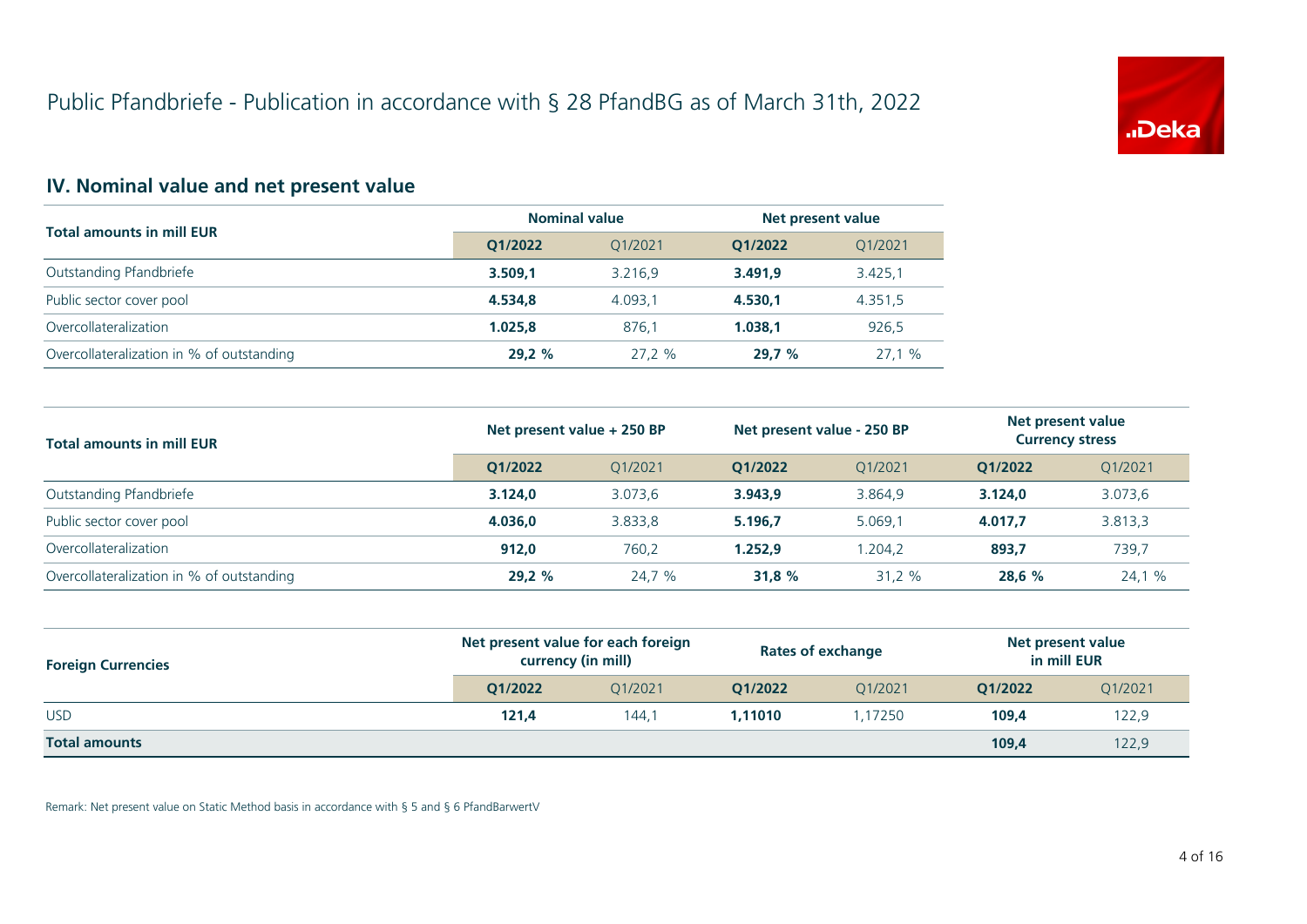

## **V. Maturity structure**

| <b>Maturity ranges</b> |        |           | <b>Outstanding Pfandbriefe in mill EUR</b> |         | Public sector cover pool in mill EUR |         |
|------------------------|--------|-----------|--------------------------------------------|---------|--------------------------------------|---------|
|                        |        |           | Q1/2022                                    | Q1/2021 | Q1/2022                              | Q1/2021 |
|                        | $\leq$ | 6 months  | 5,0                                        | 50,5    | 66,2                                 | 85,6    |
| 6 months               | $\leq$ | 12 months | 570,0                                      | 643,0   | 199,3                                | 16,8    |
| 12 months<br>18 months | $\leq$ | 18 months | 140,0                                      | 30,0    | 124,5                                | 74,6    |
|                        | $\leq$ | 2 years   | 265,0                                      | 570,0   | 355,0                                | 164,2   |
| 2 years                | $\leq$ | 3 years   | 359,2                                      | 405,0   | 409,1                                | 417,3   |
| 3 years                | $\leq$ | 4 years   | 366,8                                      | 106,9   | 217,5                                | 379,2   |
| 4 years                | $\leq$ | 5 years   | 501,0                                      | 363,0   | 319,3                                | 201,6   |
| 5 years                | $\leq$ | 10 years  | 905,5                                      | 652,9   | 1.402,6                              | 1.401,0 |
|                        | $\geq$ | 10 years  | 396,6                                      | 395,6   | 1.441,3                              | 1.352,8 |
| <b>Total amounts</b>   |        | 3.509,1   | 3.216,9                                    | 4.534,8 | 4.093,1                              |         |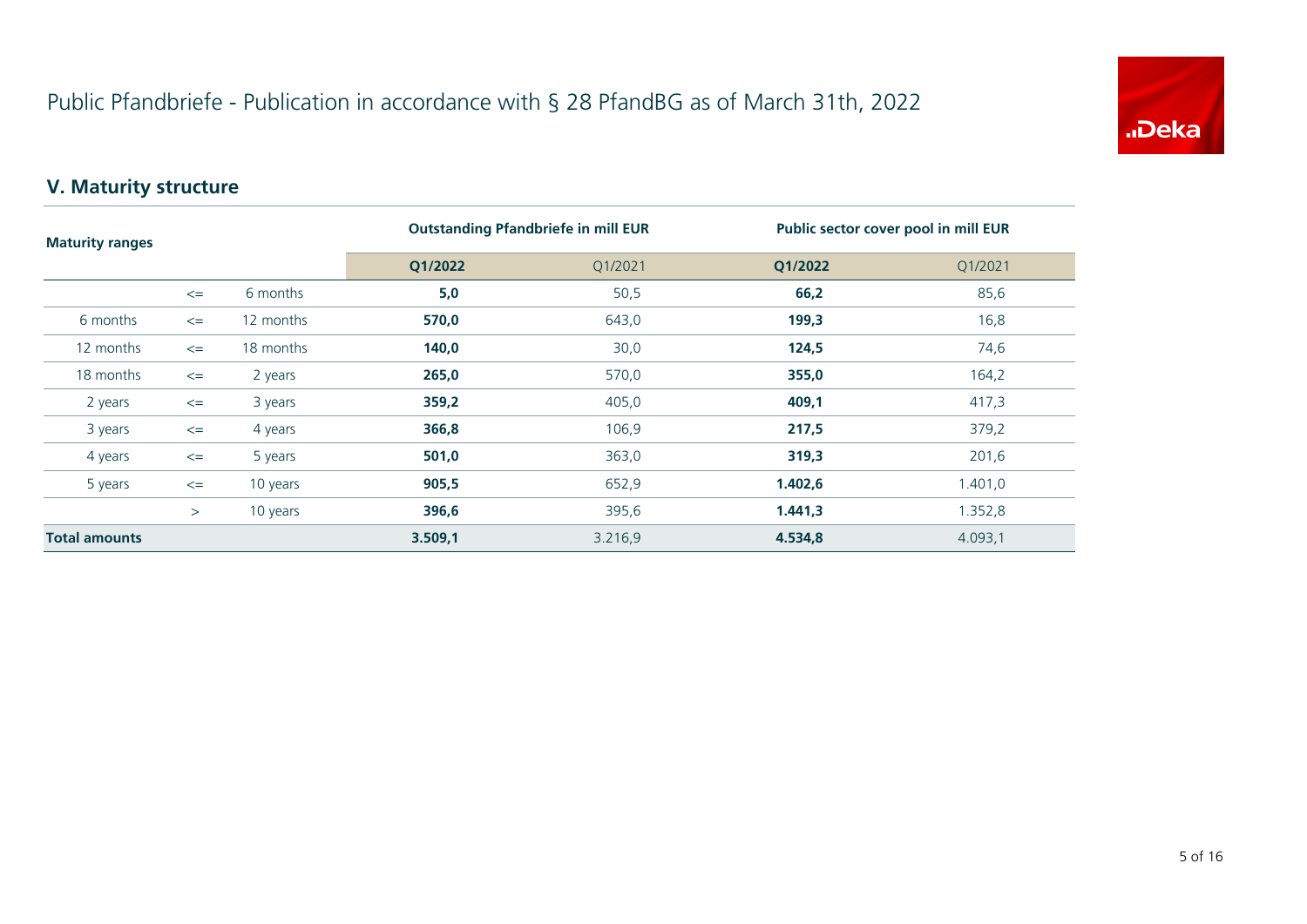

## **VI. Breakdown of cover pool by size**

| Breakdown of cover pool by size (in mill EUR)                        |              |              |         |         |
|----------------------------------------------------------------------|--------------|--------------|---------|---------|
|                                                                      |              |              | Q1/2022 | Q1/2021 |
| Regular cover                                                        | $\leq$       | 10 mill EUR  |         |         |
| according to $\S$ 20 para. 1 PfandBG                                 |              |              | 157.5   | 125,5   |
| 10 mill EUR $\le$ 100 mill EUR<br>Regular cover                      |              |              |         |         |
| according to $\S$ 20 para. 1 PfandBG                                 |              |              | 2.378.1 | 1.942,7 |
| Regular cover                                                        | $\mathbf{r}$ | 100 mill EUR |         |         |
| according to $\S$ 20 para. 1 PfandBG                                 |              |              | 1.999,3 | 2.024,8 |
| <b>Amounts</b>                                                       |              |              | 4.534,8 | 4.093,1 |
| Additional cover pool assets<br>according to $\S$ 20 para. 2 PfandBG |              | 0,0          | 0,0     |         |
| <b>Total amounts</b>                                                 |              |              | 4.534.8 | 4.093,1 |

#### **VII. Fixed-interest rate assets**

| Total amounts of fixed-interest assets (nominal and<br>percentage values) | <b>Total amounts in mill EUR</b> |         | thereof: Nominal value of fixed<br>interest assets |         | thereof: Percentage of fixed<br>interest assets |         |
|---------------------------------------------------------------------------|----------------------------------|---------|----------------------------------------------------|---------|-------------------------------------------------|---------|
|                                                                           | 01/2022                          | 01/2021 | 01/2022                                            | 01/2021 | 01/2022                                         | 01/2021 |
| Outstanding Pfandbriefe                                                   | 3.509.1                          | 3.216.9 | 3.509.1                                            | 3.216.9 | 100.0 $%$                                       | 100,0 % |
| Public sector cover pool                                                  | 4.534.8                          | 4.093.1 | 3.612.8                                            | 3.086.1 | 79.7 %                                          | 75.4 %  |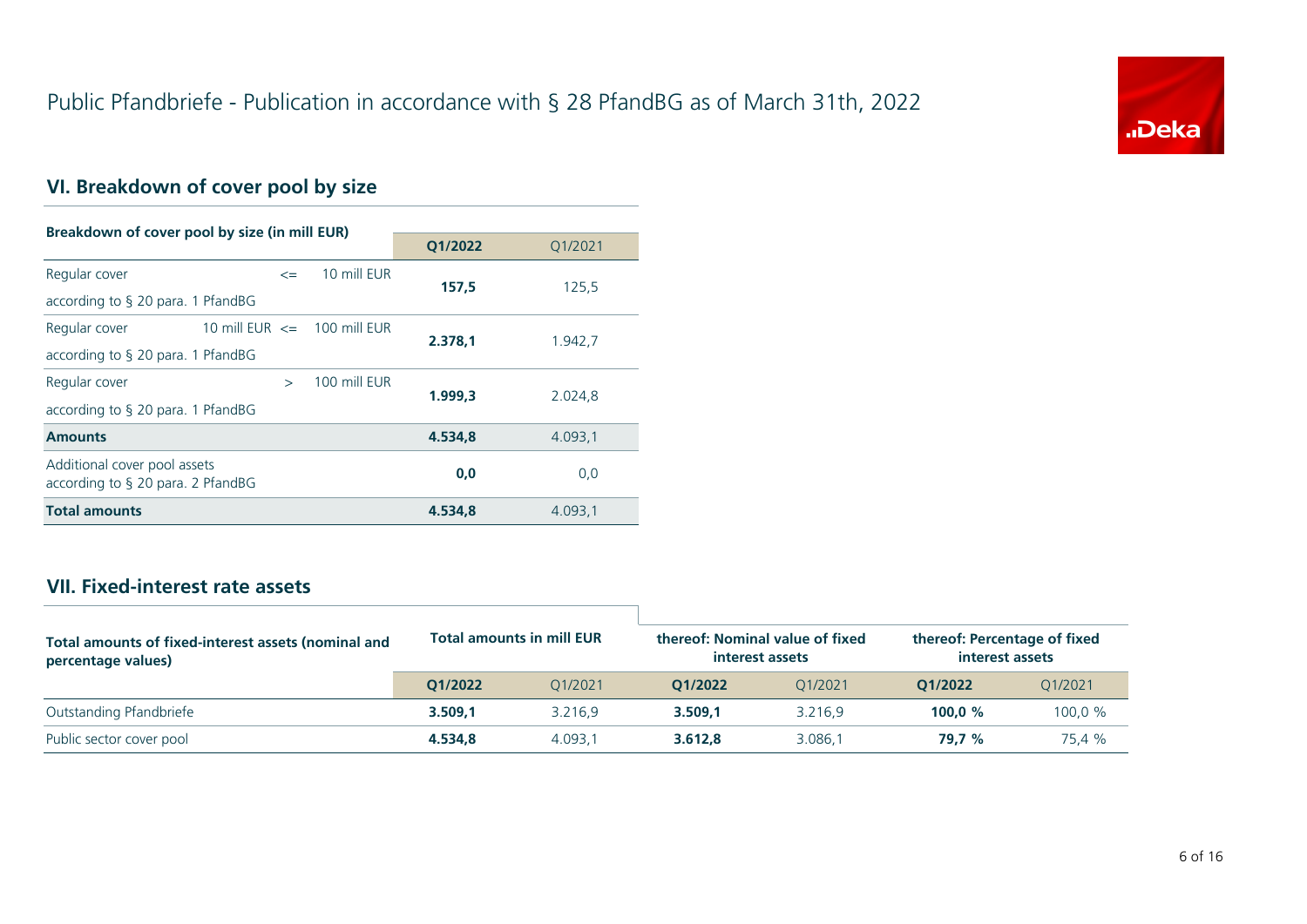

## **VIII. Additional cover pool assets**

| <b>Additional cover pool assets</b>                                             |         | <b>Total amounts in mill EUR</b> |         |                                                                                               |
|---------------------------------------------------------------------------------|---------|----------------------------------|---------|-----------------------------------------------------------------------------------------------|
| according to § 20 para. 2 PfandBG                                               | Q1/2022 | Q1/2021                          |         |                                                                                               |
|                                                                                 | 0,0     | 0,0                              |         |                                                                                               |
|                                                                                 |         |                                  |         |                                                                                               |
| Thereof additional cover pool assets                                            |         | <b>Total amounts in mill EUR</b> |         |                                                                                               |
| according to § 20 para. 2 no. 1 PfandBG                                         | Q1/2022 | Q1/2021                          |         |                                                                                               |
|                                                                                 | 0,0     | 0,0                              |         |                                                                                               |
|                                                                                 |         |                                  |         |                                                                                               |
| Thereof additional cover pool assets<br>according to § 20 para. 2 no. 2 PfandBG |         | <b>Total amounts in mill EUR</b> |         | thereof: Exposure in covered bonds<br>according to Article 129 Regulation<br>(EU) No 575/2013 |
| Code<br>based in<br>$(*)$                                                       | Q1/2022 | Q1/2021                          | Q1/2022 | Q1/2021                                                                                       |
| <b>Total amounts</b>                                                            | 0,0     | 0,0                              | 0,0     | 0,0                                                                                           |

| Information according to $\S$ 28                                    | <b>Total amounts in mill EUR</b> |         |  |  |  |
|---------------------------------------------------------------------|----------------------------------|---------|--|--|--|
| para. 1 no. 8 PfandBG                                               | O1/2022                          | 01/2021 |  |  |  |
| Cover pool assets that exceed the limits of<br>§ 20 para. 2 PfandBG | 0.0                              | 0.0     |  |  |  |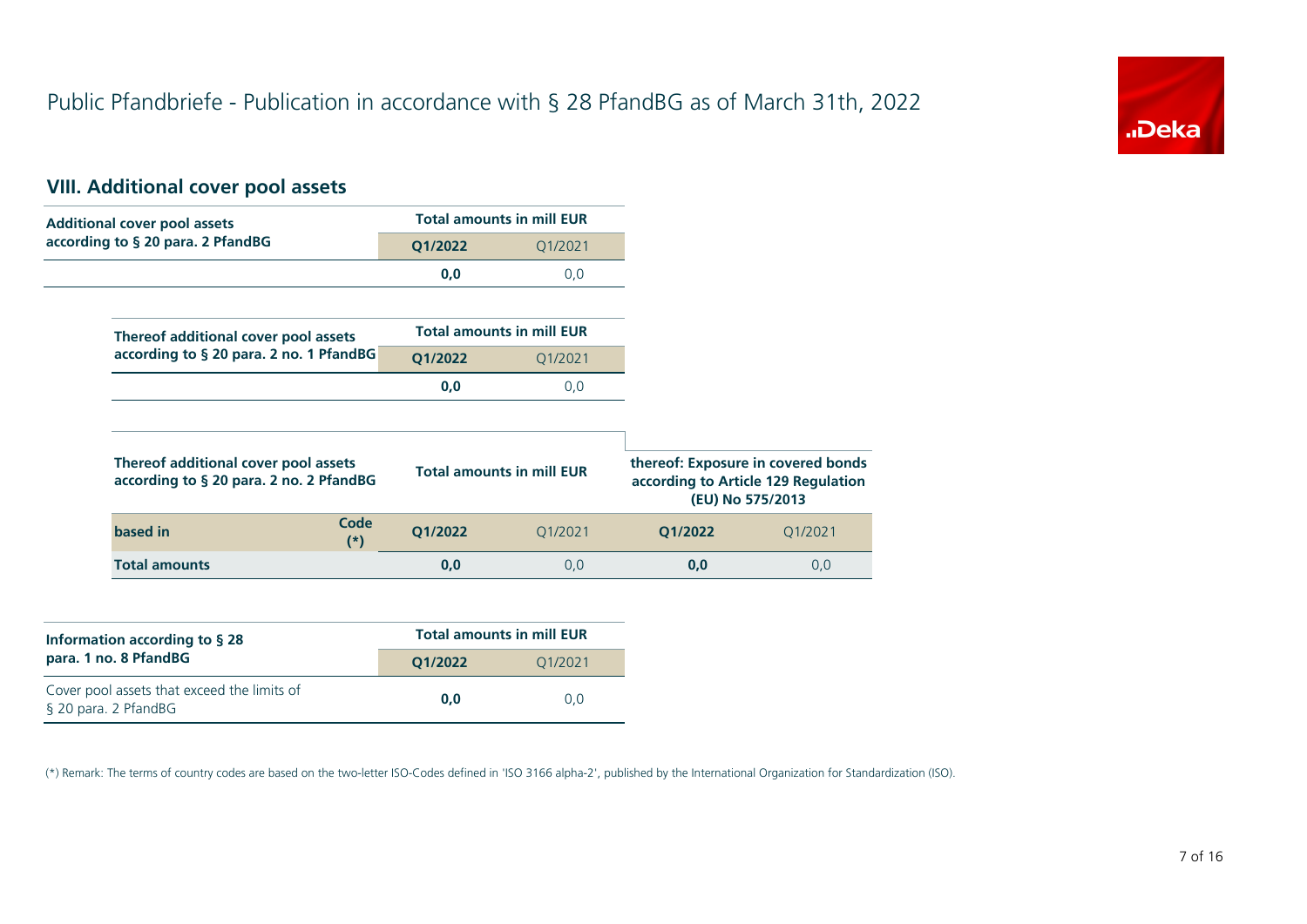

#### **IX. Distribution of cover pool assets Regular cover (incl. statutory overcollateralization) in mill EUR**

| Country of registration/residence of<br>the respective borrower or<br>guaranteeing body |               |         | Sovereign |         | <b>Regional Authorities</b> |         | <b>Local Authorities</b> | <b>Other debtors</b> |         |         | <b>Total amounts</b> | thereof: Guarantees<br>of export promotion |         |
|-----------------------------------------------------------------------------------------|---------------|---------|-----------|---------|-----------------------------|---------|--------------------------|----------------------|---------|---------|----------------------|--------------------------------------------|---------|
| <b>Country</b>                                                                          | Code<br>$(*)$ | Q1/2022 | O1/2021   | Q1/2022 | Q1/2021                     | Q1/2022 | Q1/2021                  | Q1/2022              | Q1/2021 | Q1/2022 | Q1/2021              | Q1/2022                                    | Q1/2021 |
| Germany                                                                                 | DE            | 110,7   | 145,1     | 569,3   | 536,5                       | 2.477,5 | 2.162,3                  | 766,5                | 552,4   | 3.924,0 | 3.396,3              | 110,7                                      | 145,1   |
| Denmark                                                                                 | <b>DK</b>     | 0,0     | 0,0       | 0,0     | 0,0                         | 0,0     | 0,0                      | 98,7                 | 66,2    | 98,7    | 66,2                 | 98,7                                       | 66,2    |
| Canada                                                                                  | CA            | 0,0     | 0,0       | 22,1    | 21,0                        | 0,0     | 0,0                      | 0,0                  | 0,0     | 22,1    | 21,0                 | 0,0                                        | 0,0     |
| Latvia                                                                                  | LV            | 0,0     | 0,0       | 0,0     | 0,0                         | 83,0    | 100,4                    | 0,0                  | 0,0     | 83,0    | 100,4                | 0,0                                        | 0,0     |
| Netherlands                                                                             | <b>NL</b>     | 122,9   | 140,5     | 0,0     | 0,0                         | 0,0     | 0,0                      | 0,0                  | 0,0     | 122,9   | 140,5                | 122,9                                      | 140,5   |
| Norway                                                                                  | <b>NO</b>     | 31,3    | 43,8      | 0,0     | 0,0                         | 0,0     | 0,0                      | 0,0                  | 0,0     | 31,3    | 43,8                 | 31,3                                       | 43,8    |
| United States of America                                                                | <b>US</b>     | 61,5    | 83,1      | 0,0     | 0,0                         | 0,0     | 0,0                      | 0,0                  | 0,0     | 61,5    | 83,1                 | 61,5                                       | 83,1    |
| United Kingdom of Great Britain<br>and Northern Ireland                                 | <b>GB</b>     | 191,3   | 241,8     | 0,0     | 0,0                         | 0,0     | 0,0                      | 0,0                  | 0,0     | 191,3   | 241,8                | 191,3                                      | 241,8   |
| <b>Amounts</b>                                                                          |               | 517,7   | 654,2     | 591,4   | 557,4                       | 2.560,4 | 2.262,7                  | 865,2                | 618,7   | 4.534,8 | 4.093,1              | 616,5                                      | 720,5   |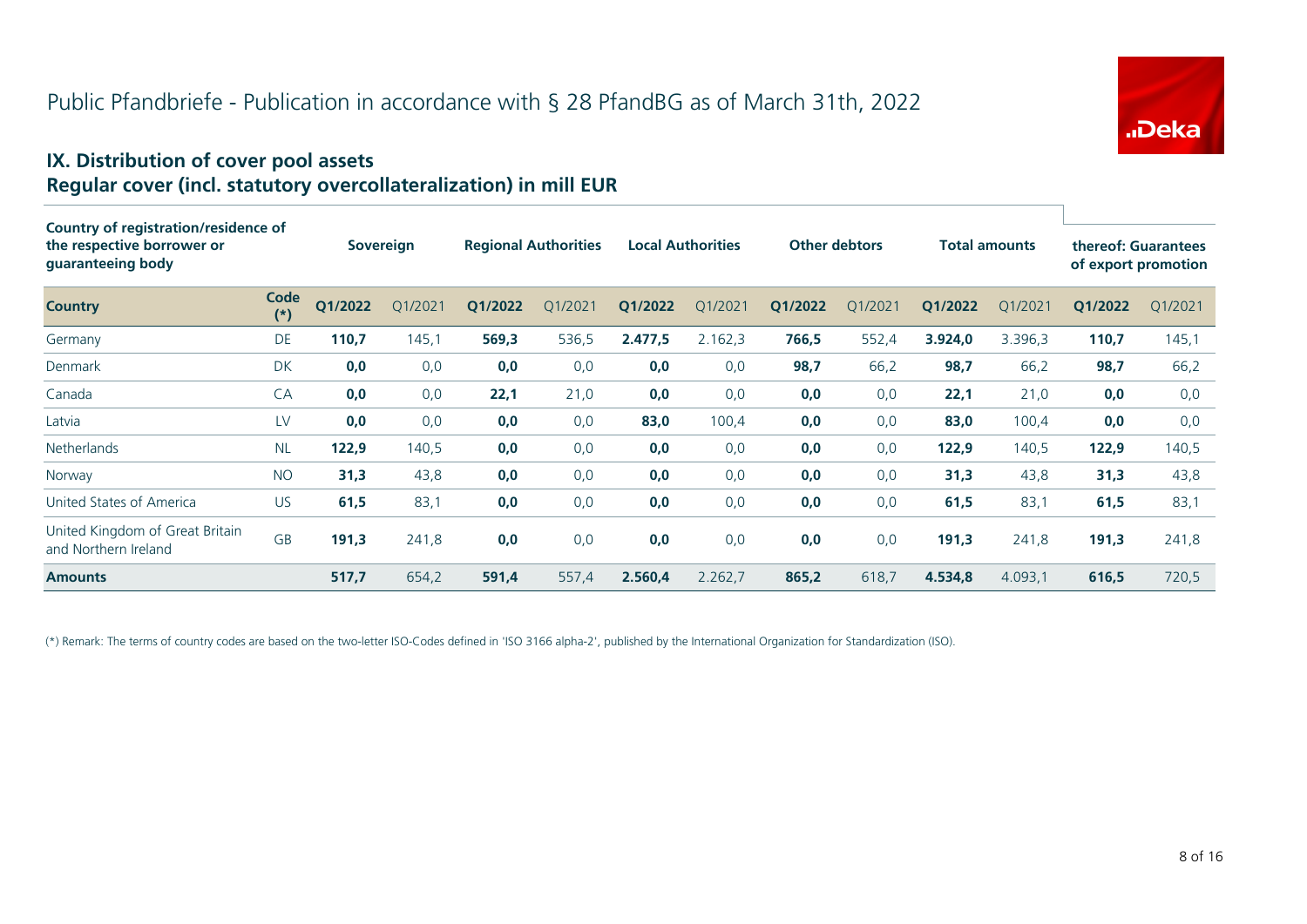

#### **X. Distribution of cover pool assets (amounts directly owed) Regular cover (incl. statutory overcollateralization) in mill EUR**

| Country of registration/residence of<br>the respective borrower |               |         | <b>Sovereign</b> |         | <b>Regional Authorities</b> |         | <b>Local Authorities</b> |         | <b>Other debtors</b> |         | <b>Total amounts</b> |
|-----------------------------------------------------------------|---------------|---------|------------------|---------|-----------------------------|---------|--------------------------|---------|----------------------|---------|----------------------|
| <b>Country</b>                                                  | Code<br>$(*)$ | Q1/2022 | O1/2021          | Q1/2022 | Q1/2021                     | Q1/2022 | Q1/2021                  | Q1/2022 | 01/2021              | O1/2022 | 01/2021              |
| Germany                                                         | DE            | 0,0     | 0,0              | 569,3   | 536,5                       | 2.477,5 | 2.162,2                  | 766,5   | 552,4                | 3.813,3 | 3.251,1              |
| Canada                                                          | CA            | 0,0     | 0,0              | 13,1    | 12,4                        | 0.0     | 0,0                      | 0,0     | 0,0                  | 13,1    | 12,4                 |
| Latvia                                                          | LV            | 0,0     | 0,0              | 0,0     | 0,0                         | 83,0    | 100,4                    | 0,0     | 0,0                  | 83,0    | 100,4                |
| <b>Amounts</b>                                                  |               | 0,0     | 0,0              | 582,4   | 548,9                       | 2.560,4 | 2.262.6                  | 766,5   | 552,4                | 3.909.3 | 3.363,9              |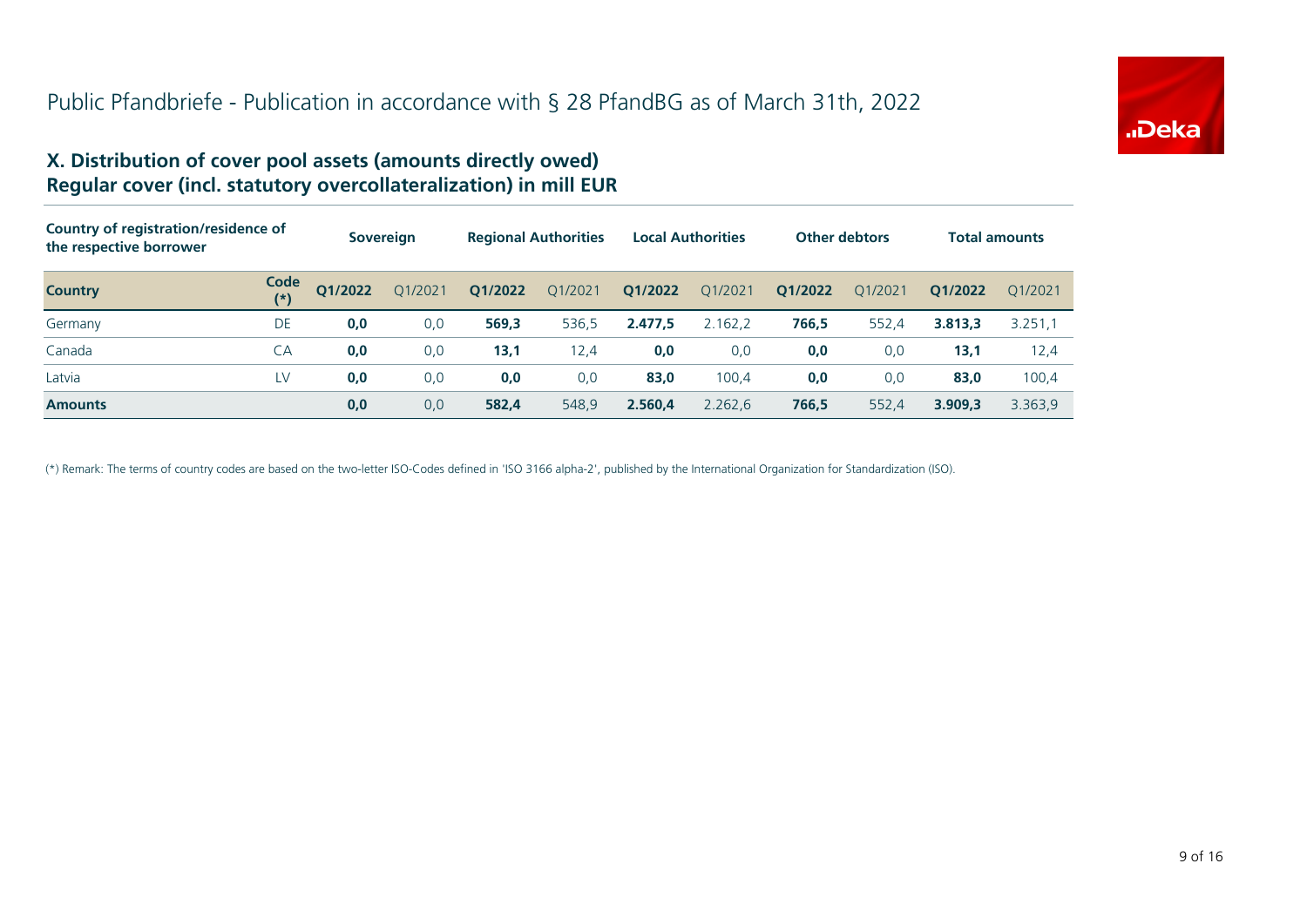

#### **XI. Distribution of cover pool assets (guaranteed amounts) Regular cover (incl. statutory overcollateralization) in mill EUR**

| Country of registration/residence of<br>the quaranteeing body |               | <b>Sovereign</b> |         | <b>Regional Authorities</b> |         | <b>Local Authorities</b> |         | <b>Other debtors</b> |         | <b>Total amounts</b> |         |
|---------------------------------------------------------------|---------------|------------------|---------|-----------------------------|---------|--------------------------|---------|----------------------|---------|----------------------|---------|
| <b>Country</b>                                                | Code<br>$(*)$ | Q1/2022          | O1/2021 | Q1/2022                     | Q1/2021 | Q1/2022                  | Q1/2021 | Q1/2022              | O1/2021 | Q1/2022              | Q1/2021 |
| Germany                                                       | DE            | 110,7            | 145,1   | 0,0                         | 0,0     | 0,0                      | 0,1     | 0,0                  | 0,0     | 110,7                | 145,2   |
| Denmark                                                       | DK            | 0,0              | 0,0     | 0,0                         | 0,0     | 0,0                      | 0,0     | 98,7                 | 66,2    | 98,7                 | 66,2    |
| Canada                                                        | CA            | 0,0              | 0,0     | 9,0                         | 8,5     | 0,0                      | 0,0     | 0,0                  | 0,0     | 9,0                  | 8,5     |
| <b>Netherlands</b>                                            | <b>NL</b>     | 122,9            | 140,5   | 0,0                         | 0,0     | 0,0                      | 0,0     | 0,0                  | 0,0     | 122,9                | 140,5   |
| Norway                                                        | <b>NO</b>     | 31,3             | 43,8    | 0,0                         | 0,0     | 0,0                      | 0,0     | 0,0                  | 0,0     | 31,3                 | 43,8    |
| United States of America                                      | <b>US</b>     | 61,5             | 83,1    | 0,0                         | 0,0     | 0,0                      | 0,0     | 0,0                  | 0,0     | 61,5                 | 83,1    |
| United Kingdom of Great Britain<br>and Northern Ireland       | <b>GB</b>     | 191,3            | 241,8   | 0,0                         | 0,0     | 0,0                      | 0,0     | 0,0                  | 0,0     | 191,3                | 241,8   |
| <b>Amounts</b>                                                |               | 517,7            | 654,2   | 9,0                         | 8,5     | 0,0                      | 0,1     | 98,7                 | 66,2    | 625,5                | 729,1   |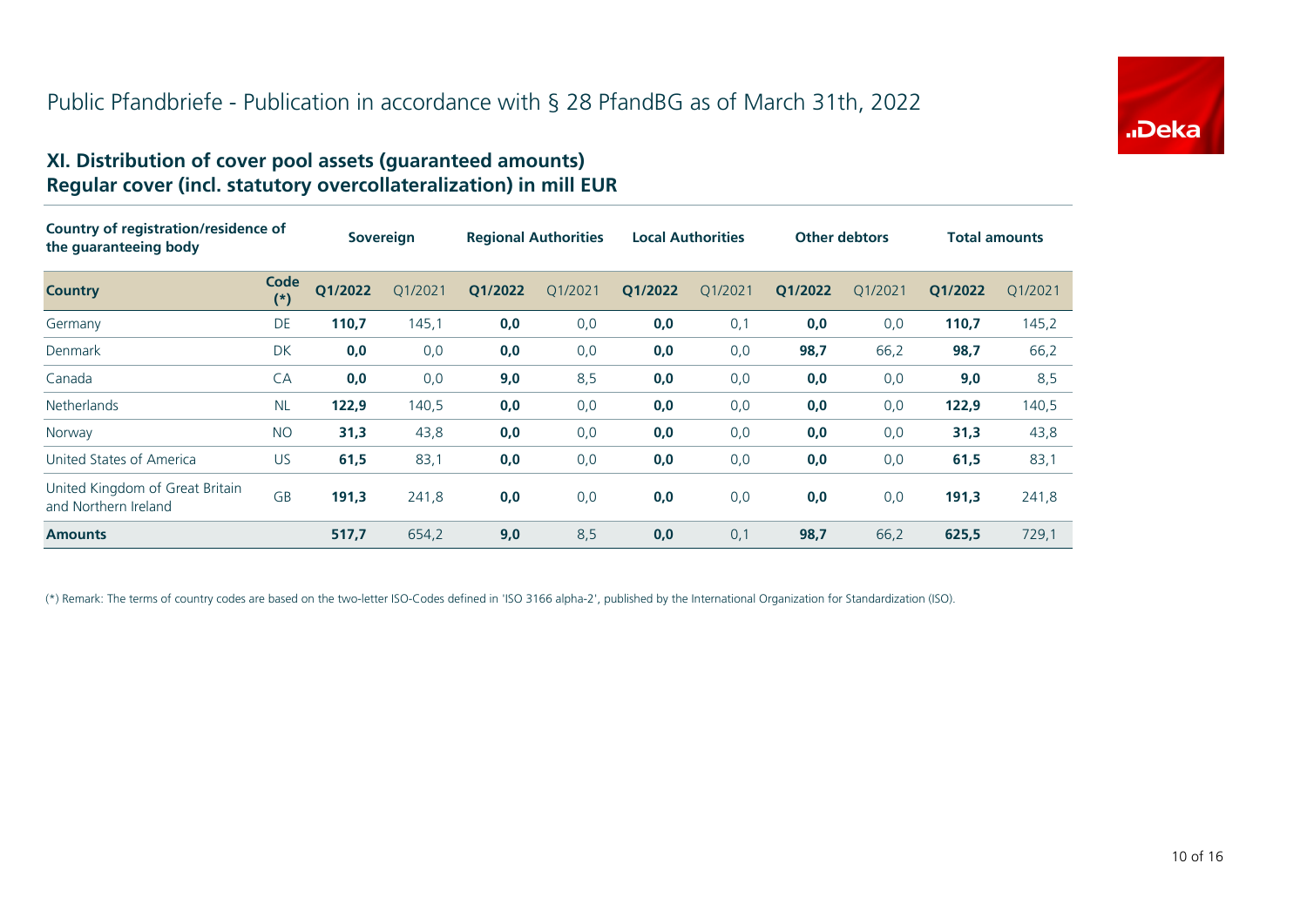

### **XII. Distribution of cover pool assets (guarantees for reasons of export promotion) Regular cover in mill EUR**

| Country of registration/residence of<br>the guaranteeing body |               |         | <b>Total amounts</b> |         | thereof: Sovereign | debtors | thereof: Other |
|---------------------------------------------------------------|---------------|---------|----------------------|---------|--------------------|---------|----------------|
| <b>Country</b>                                                | Code<br>$(*)$ | O1/2022 | O1/2021              | O1/2022 | 01/2021            | 01/2022 | Q1/2021        |
| Germany                                                       | DE            | 110.7   | 145,1                | 110.7   | 145.1              | 0,0     | 0,0            |
| Denmark                                                       | <b>DK</b>     | 98,7    | 66,2                 | 0,0     | 0,0                | 98,7    | 66,2           |
| <b>Netherlands</b>                                            | <b>NL</b>     | 122.9   | 140,5                | 122.9   | 140,5              | 0,0     | 0,0            |
| Norway                                                        | <b>NO</b>     | 31,3    | 43,8                 | 31,3    | 43,8               | 0,0     | 0,0            |
| United States of America                                      | US.           | 61,5    | 83,1                 | 61,5    | 83,1               | 0,0     | 0,0            |
| United Kingdom of Great Britain<br>and Northern Ireland       | <b>GB</b>     | 191.3   | 241.8                | 191.3   | 241.8              | 0,0     | 0,0            |
| <b>Amounts</b>                                                |               | 616.5   | 720,5                | 517.7   | 654,2              | 98,7    | 66,2           |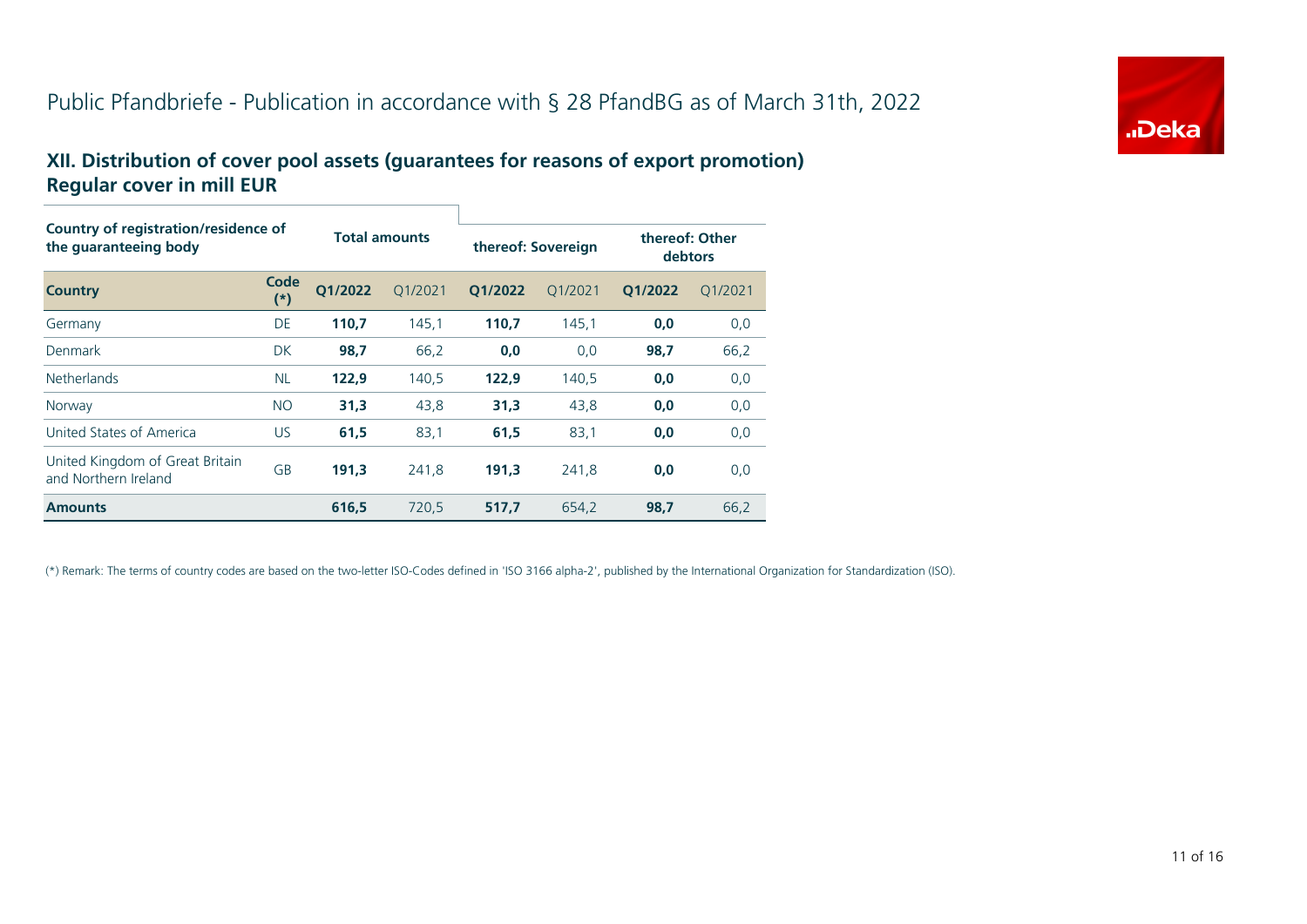

# **XIII. Debts in arrears > 90 Days (in mill EUR) Country of registration/residence of**

| country of registration, residence or<br>the respective borrower or<br>guaranteeing body |               |         | <b>Total amounts</b> |         | thereof: Sovereign |         | thereof: Regional<br><b>Authorities</b> |         | thereof: Local<br><b>Authorities</b> |         | thereof: Other<br>debtors |  |
|------------------------------------------------------------------------------------------|---------------|---------|----------------------|---------|--------------------|---------|-----------------------------------------|---------|--------------------------------------|---------|---------------------------|--|
| <b>Country</b>                                                                           | Code<br>$(*)$ | Q1/2022 | Q1/2021              | Q1/2022 | Q1/2021            | Q1/2022 | Q1/2021                                 | Q1/2022 | Q1/2021                              | Q1/2022 | 01/2021                   |  |
| Germany                                                                                  | DE            | 0,0     | 0,0                  | 0,0     | 0,0                | 0,0     | 0,0                                     | 0,0     | 0,0                                  | 0,0     | 0,0                       |  |
| Denmark                                                                                  | <b>DK</b>     | 0,0     | 0,0                  | 0,0     | 0,0                | 0,0     | 0,0                                     | 0,0     | 0,0                                  | 0,0     | 0,0                       |  |
| Canada                                                                                   | <b>CA</b>     | 0,0     | 0,0                  | 0,0     | 0,0                | 0,0     | 0,0                                     | 0,0     | 0,0                                  | 0,0     | 0,0                       |  |
| Latvia                                                                                   | LV            | 0,0     | 0,0                  | 0,0     | 0,0                | 0,0     | 0,0                                     | 0,0     | 0,0                                  | 0,0     | 0,0                       |  |
| <b>Netherlands</b>                                                                       | <b>NL</b>     | 0,0     | 0,0                  | 0,0     | 0,0                | 0,0     | 0,0                                     | 0,0     | 0,0                                  | 0,0     | 0,0                       |  |
| Norway                                                                                   | <b>NO</b>     | 0,0     | 0,0                  | 0,0     | 0,0                | 0,0     | 0,0                                     | 0,0     | 0,0                                  | 0,0     | 0,0                       |  |
| United States of America                                                                 | US            | 0,0     | 0,0                  | 0,0     | 0,0                | 0,0     | 0,0                                     | 0,0     | 0,0                                  | 0,0     | 0,0                       |  |
| United Kingdom of Great Britain<br>and Northern Ireland                                  | <b>GB</b>     | 0,0     | 0,0                  | 0,0     | 0,0                | 0,0     | 0,0                                     | 0,0     | 0,0                                  | 0,0     | 0,0                       |  |
| <b>Amounts</b>                                                                           |               | 0,0     | 0,0                  | 0,0     | 0,0                | 0,0     | 0,0                                     | 0,0     | 0,0                                  | 0,0     | 0,0                       |  |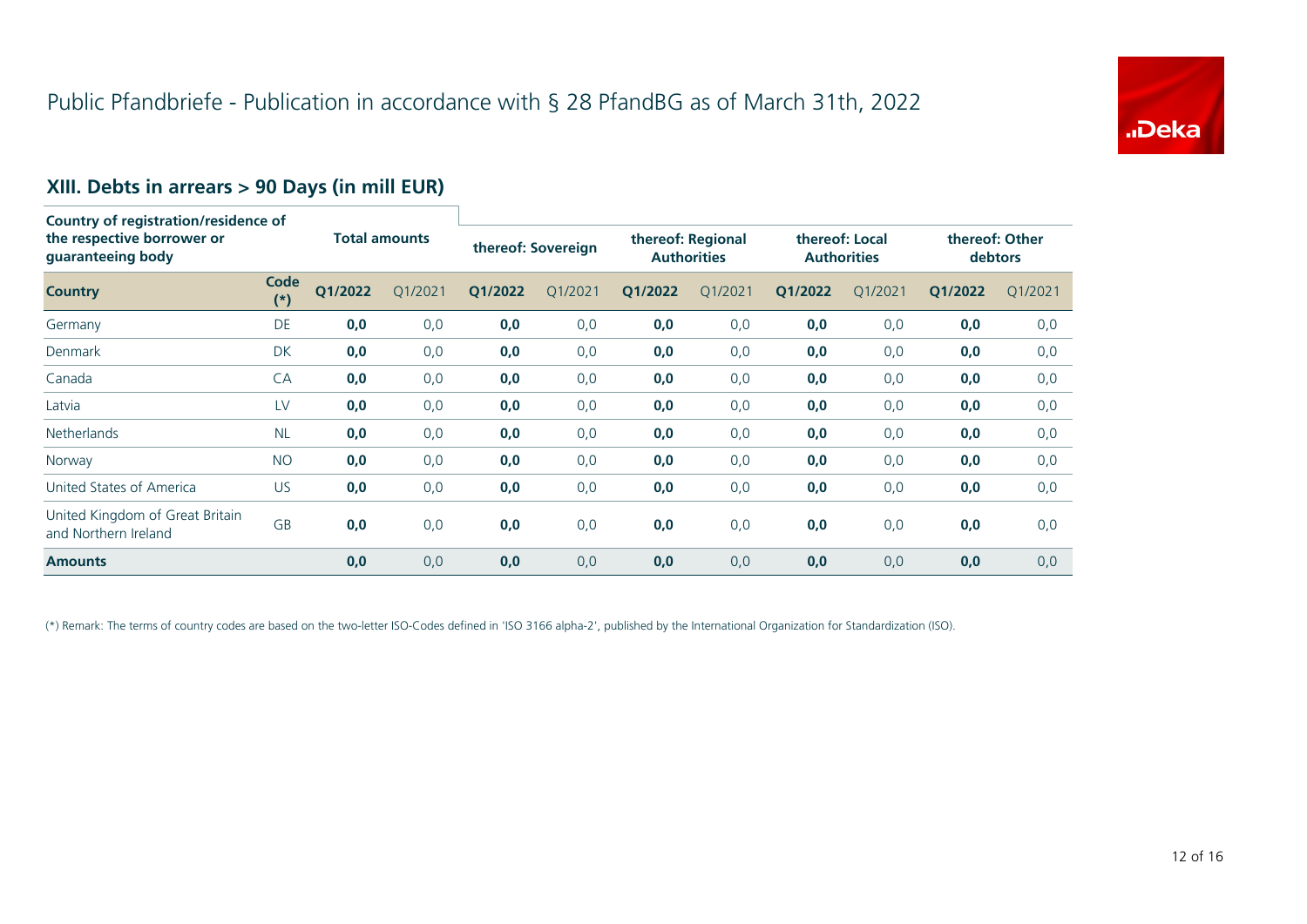

#### **XIV. Total amounts of nonperforming assets, if at least 5% of each individual claim are non performing (in mill EUR)**

| Country of registration/residence of<br>the respective borrower or<br>guaranteeing body |               | <b>Total amounts</b> |         | thereof: Sovereign |         | thereof: Regional<br><b>Authorities</b> |         | thereof: Local<br><b>Authorities</b> |         | thereof: Other<br>debtors |         |
|-----------------------------------------------------------------------------------------|---------------|----------------------|---------|--------------------|---------|-----------------------------------------|---------|--------------------------------------|---------|---------------------------|---------|
| <b>Country</b>                                                                          | Code<br>$(*)$ | Q1/2022              | Q1/2021 | Q1/2022            | Q1/2021 | Q1/2022                                 | Q1/2021 | Q1/2022                              | Q1/2021 | Q1/2022                   | Q1/2021 |
| Germany                                                                                 | DE            | 0,0                  | 0,0     | 0,0                | 0,0     | 0,0                                     | 0,0     | 0,0                                  | 0,0     | 0,0                       | 0,0     |
| Denmark                                                                                 | DK            | 0,0                  | 0,0     | 0,0                | 0,0     | 0,0                                     | 0,0     | 0,0                                  | 0,0     | 0,0                       | 0,0     |
| Canada                                                                                  | CA            | 0,0                  | 0,0     | 0,0                | 0,0     | 0,0                                     | 0,0     | 0,0                                  | 0,0     | 0,0                       | 0,0     |
| Latvia                                                                                  | LV            | 0,0                  | 0,0     | 0,0                | 0,0     | 0,0                                     | 0,0     | 0,0                                  | 0,0     | 0,0                       | 0,0     |
| <b>Netherlands</b>                                                                      | <b>NL</b>     | 0,0                  | 0,0     | 0,0                | 0,0     | 0,0                                     | 0,0     | 0,0                                  | 0,0     | 0,0                       | 0,0     |
| Norway                                                                                  | <b>NO</b>     | 0,0                  | 0,0     | 0,0                | 0,0     | 0,0                                     | 0,0     | 0,0                                  | 0,0     | 0,0                       | 0,0     |
| United States of America                                                                | <b>US</b>     | 0,0                  | 0,0     | 0,0                | 0,0     | 0,0                                     | 0,0     | 0,0                                  | 0,0     | 0,0                       | 0,0     |
| United Kingdom of Great Britain<br>and Northern Ireland                                 | <b>GB</b>     | 0,0                  | 0,0     | 0,0                | 0,0     | 0,0                                     | 0,0     | 0,0                                  | 0,0     | 0,0                       | 0,0     |
| <b>Amounts</b>                                                                          |               | 0,0                  | 0,0     | 0,0                | 0,0     | 0,0                                     | 0,0     | 0,0                                  | 0,0     | 0,0                       | 0,0     |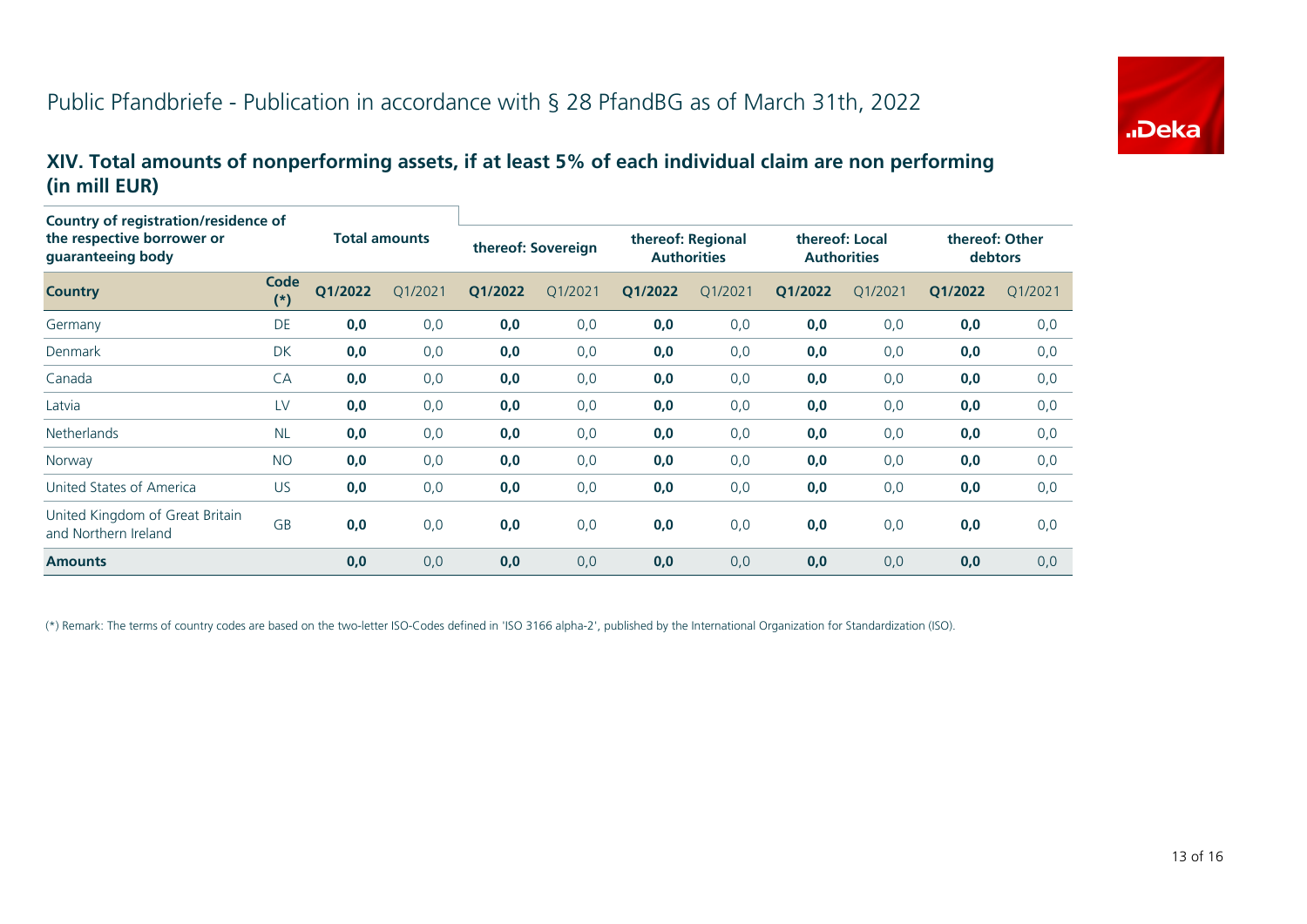

## **I. Additional voluntary information about the cover pool**

|                                    |             | Q1/2022 |
|------------------------------------|-------------|---------|
| WAL of cover pool (Total)          | in years    | 5,9     |
| Part of ECB elligble securities    | in mill EUR | 420,0   |
| Overcollateralisation by law (npv) | in $\%$     | 2,0     |

| <b>Currency Exposure (nominal)</b> | in mill EUR | Q1/2022 |
|------------------------------------|-------------|---------|
| EUR                                |             | 4.431,6 |
| <b>USD</b>                         |             | 103,2   |

| <b>Current Rating of Pfandbrief (according to Rating Agency)</b> | 01/2022 |
|------------------------------------------------------------------|---------|
| Moody's                                                          | Aaa     |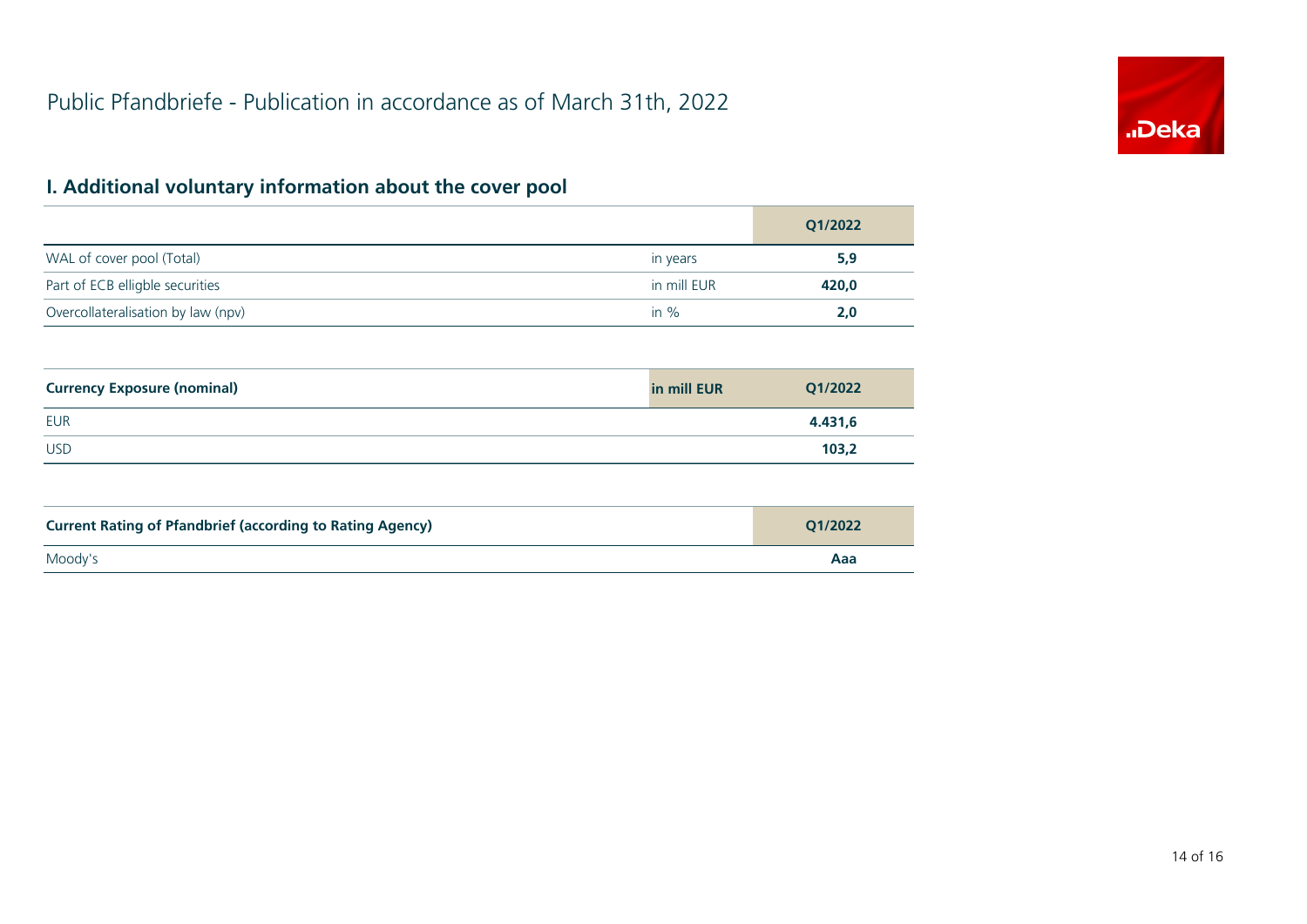

## **I. Additional voluntary information about the cover pool**

| Breakdown of claims agianst centralbanks and banks<br>according to section 25 para 1 no. 5 by Credit Quality Step | in mill EUR | 01/2022 |
|-------------------------------------------------------------------------------------------------------------------|-------------|---------|
| Credit Quality Step 1                                                                                             |             | 0.0     |
| Credit Quality Step 2                                                                                             |             | 0.0     |

| Loans $(*)$                                               |             | Q1/2022 |
|-----------------------------------------------------------|-------------|---------|
| Number of loans                                           |             | 292     |
| Number of borrowers                                       |             | 97      |
| Total amount of loans granted to the 10 biggest borrowers | in mill EUR | 1.659,7 |
| Total amounts of bonds                                    | in mill EUR | 442,1   |
| Total amounts of loans                                    | in mill EUR | 4.092.7 |

| <b>Derivates</b>                                          |              | Q1/2022   |
|-----------------------------------------------------------|--------------|-----------|
| Are derivatives included in the cover pool?               | Yes / No     | <b>No</b> |
| Dervatives in the cover pool (npv)                        | in mill EUR  | 0,0       |
| Type of swaps (I=intra-group, E=external, B=both, N=none) | (I, E, B, N) | N.        |

(\*) Remark: Only regular cover pool assets are included.